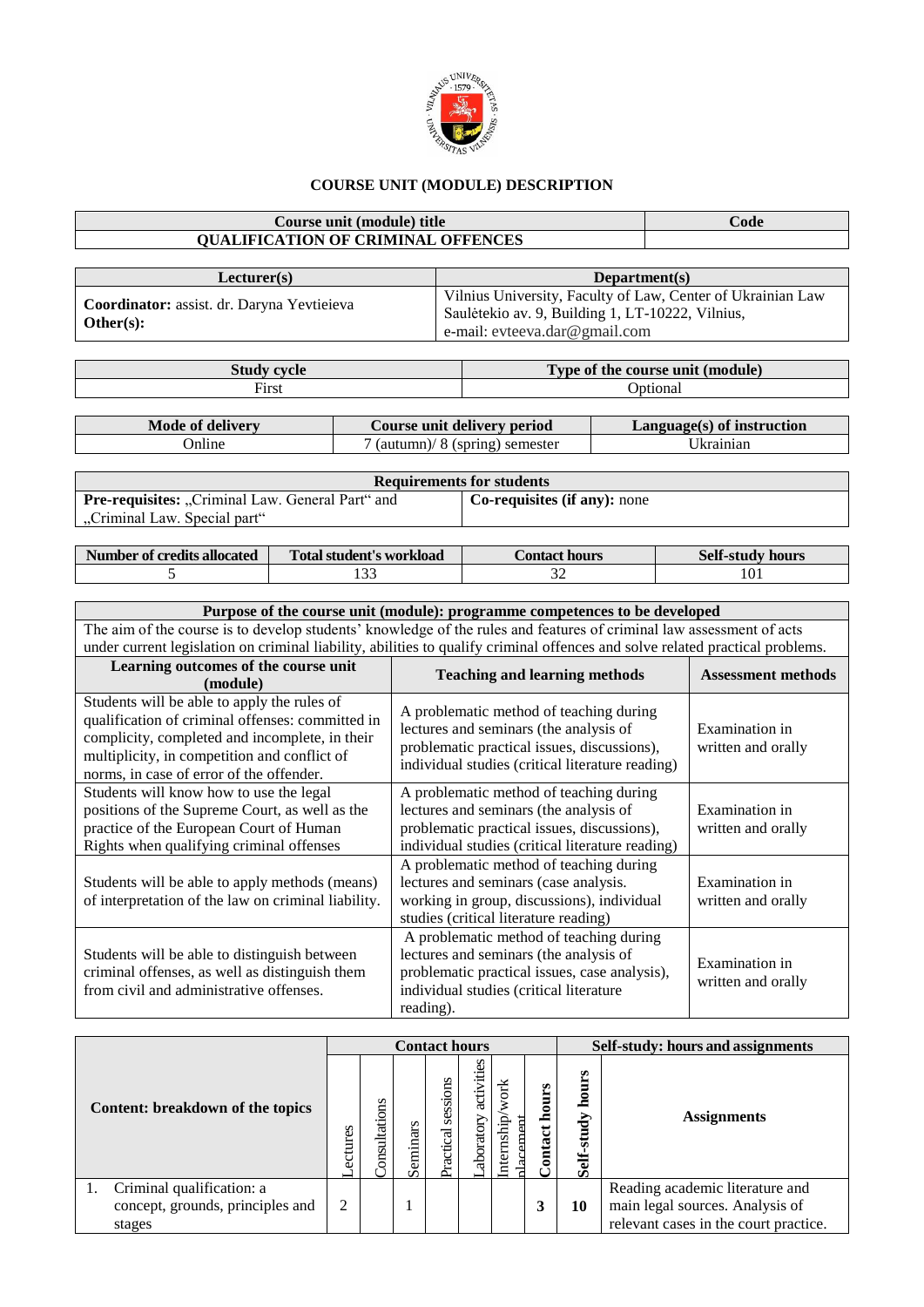| 2.             | Qualification of unfinished<br>criminal activity                                                                                                                   | $\overline{2}$ | 1              |  | $\overline{\mathbf{3}}$ | 10  | Reading academic literature and<br>main legal sources. Analysis of<br>relevant cases in the court practice. |
|----------------|--------------------------------------------------------------------------------------------------------------------------------------------------------------------|----------------|----------------|--|-------------------------|-----|-------------------------------------------------------------------------------------------------------------|
| 3.             | Qualification of criminal<br>offenses committed in<br>complicity                                                                                                   | 2              | $\overline{c}$ |  | $\overline{\mathbf{4}}$ | 10  | Reading academic literature and<br>main legal sources. Analysis of<br>relevant cases in the court practice. |
| 4.             | Qualification of the multiplicity<br>of criminal offenses                                                                                                          | 2              | $\overline{2}$ |  | 4                       | 10  | Reading academic literature and<br>main legal sources. Analysis of<br>relevant cases in the court practice. |
| 5 <sub>1</sub> | Qualification of criminal<br>offenses in competition and<br>conflict of criminal law                                                                               | 2              | 1              |  | 3                       | 10  | Reading academic literature and<br>main legal sources. Analysis of<br>relevant cases in the court practice. |
| 6.             | Qualification of criminal<br>offenses at mistakes of an<br>offender                                                                                                | 2              | 1              |  | 3                       | 10  | Reading academic literature and<br>main legal sources. Analysis of<br>relevant cases in the court practice. |
| 7.             | Errors in qualification of<br>criminal offenses. Change of<br>criminal law qualification                                                                           | 2              | 2              |  | 4                       | 10  | Reading academic literature and<br>main legal sources. Analysis of<br>relevant cases in the court practice. |
| 8.             | Qualification of certain criminal<br>offenses against life and health<br>of a person                                                                               | 1              | 1              |  | $\mathbf{2}$            | 10  | Reading academic literature and<br>main legal sources. Analysis of<br>relevant cases in the court practice. |
| 9.             | Qualification of certain criminal<br>offenses against property                                                                                                     | 1              | 1              |  | $\mathbf{2}$            | 10  | Reading academic literature and<br>main legal sources. Analysis of<br>relevant cases in the court practice. |
|                | 10. Qualification of certain criminal<br>offenses in the field of official<br>activity and professional activity<br>related to the provision of public<br>services | $\overline{2}$ | 2              |  | 4                       | 11  | Reading academic literature and<br>main legal sources. Analysis of<br>relevant cases in the court practice. |
|                | <b>Total</b>                                                                                                                                                       | 18             | 14             |  | 32                      | 101 |                                                                                                             |

| <b>Assessment</b>                             | Weight,    | <b>Assessment</b>                    | <b>Assessment criteria</b>                                                                                                                                                                                                                                                                                                                                                                                                                                                                                                                                                                                                                                                                                                                                                                                                                                                                                                                                                                                                                                                                                              |
|-----------------------------------------------|------------|--------------------------------------|-------------------------------------------------------------------------------------------------------------------------------------------------------------------------------------------------------------------------------------------------------------------------------------------------------------------------------------------------------------------------------------------------------------------------------------------------------------------------------------------------------------------------------------------------------------------------------------------------------------------------------------------------------------------------------------------------------------------------------------------------------------------------------------------------------------------------------------------------------------------------------------------------------------------------------------------------------------------------------------------------------------------------------------------------------------------------------------------------------------------------|
| strategy                                      | percentage | period                               |                                                                                                                                                                                                                                                                                                                                                                                                                                                                                                                                                                                                                                                                                                                                                                                                                                                                                                                                                                                                                                                                                                                         |
| Examination<br>in written<br>and oral<br>form | 100        | During the<br>examination<br>session | Two open-ended questions in written for which students are expected to<br>provide a detailed answer and demonstrate the advanced theoretical<br>knowledge of the issues studied during the course and conceptual<br>understanding and analysis of the complexities of qualifications of<br>criminal offences regulatory framework - max. 6 points.<br>Additional questions or ally related to the written part of examination –<br>max. 4 points (up to 15 minutes).<br>Final exam is evaluated by the 10 points assessment criteria for the final<br>evaluation:<br>10 points (excellent), excellent knowledge and<br>abilities;<br>٠<br>9 points (very good), strong, good knowledge and abilities;<br>$\bullet$<br>8 points (good), better than average knowledge and abilities;<br>$\bullet$<br>7 points (average), average knowledge and abilities, with minor<br>$\bullet$<br>mistakes;<br>6 points (satisfactory), knowledge and abilities are lower than<br>medium, includes some mistakes;<br>5 points (weak), knowledge and abilities satisfies minimal<br>٠<br>requirements;<br>4-1 points – unsatisfactory. |

| <b>Author</b>             | Year<br>of<br>publica<br>tion | <b>Title</b>                                                        | <b>Issue of a</b><br>periodical or<br>volume of a<br>publication | Publishing place and house or web<br>link              |
|---------------------------|-------------------------------|---------------------------------------------------------------------|------------------------------------------------------------------|--------------------------------------------------------|
| <b>Compulsory reading</b> |                               |                                                                     |                                                                  |                                                        |
| Навроцький В.             | 2009                          | Основи кримінально-правової<br>кваліфікації: навчальний<br>посібник |                                                                  | Юрінком Інтер;<br>http://adhdportal.com/book_1574.html |
| $y_c O. B.$               | 2018                          | Теорія та практика<br>кримінально-правової                          |                                                                  | Право;<br>https://shron1.chtyvo.org.ua/Us_Olha/        |